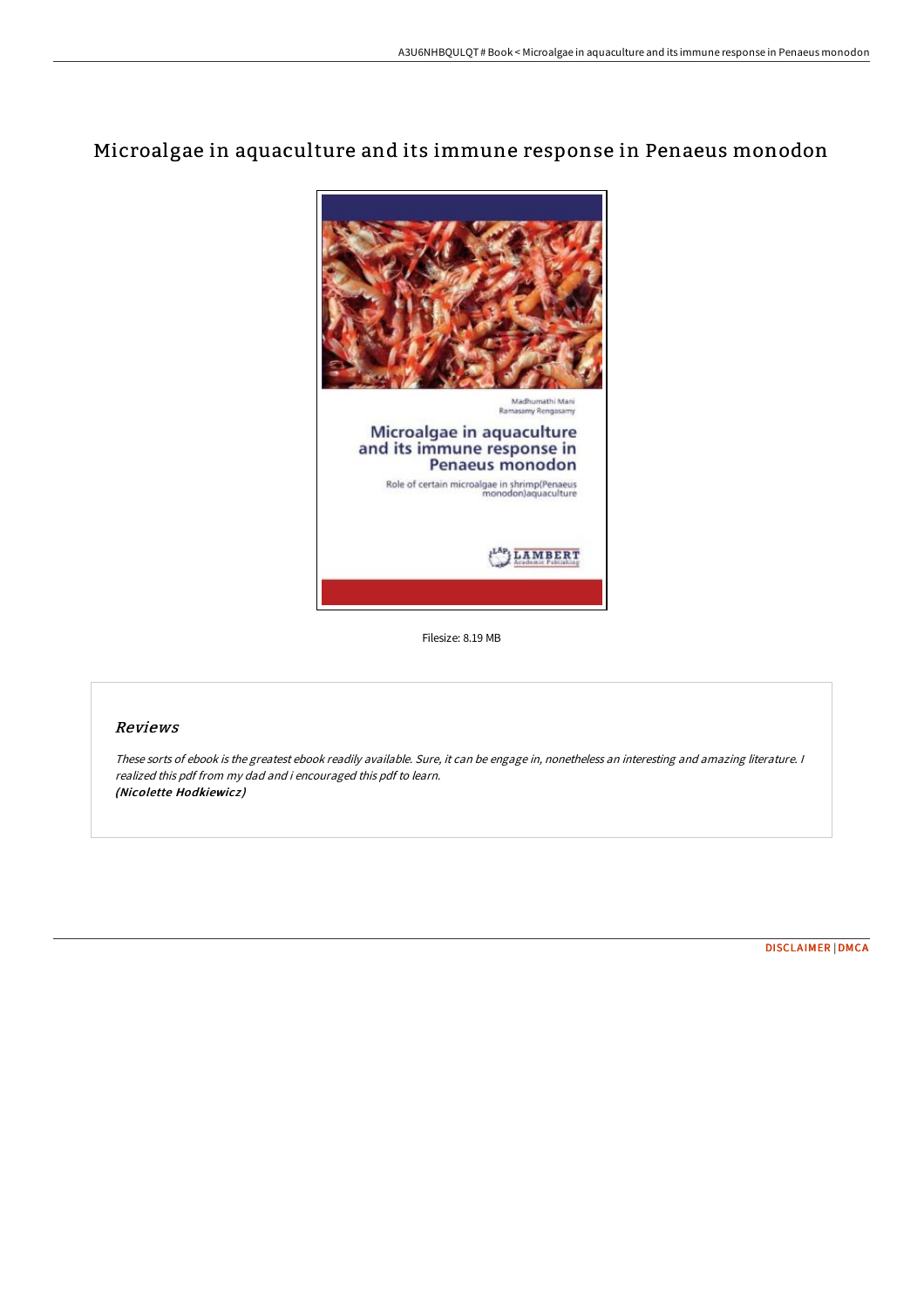## MICROALGAE IN AQUACULTURE AND ITS IMMUNE RESPONSE IN PENAEUS MONODON



**DOWNLOAD PDF** 

Condition: New. Publisher/Verlag: LAP Lambert Academic Publishing | Role of certain microalgae in shrimp(Penaeus monodon)aquaculture | Aquaculture represents one of the fast growing food producing sectors. Sustainable production of shrimp depends on the rearing techniques involving algae. As far as the aquaculture is concerned, use of the diatoms and green algae are of greater importance. The dietary carotenoids obtained from algal sources showed greater impact on nutritive value of shrimp. This may lead to another new application for algae in aquaculture diets. As the work concise of the antioxidant enzymes, the SOD and catalase of WSSV infected P. monodon showed lower activities than the healthy shrimp (without WSSV infection). Whereas the antioxidant enzymes of Haemolymph of WSSV infected P. monodon fed with D. salina incorporated diet showed a slightly less activity when compared to the shrimp fed with D. salina without WSSV infection. Like wise the catalase assay in muscle of WSSV infected P. monodon fed with D. salina cells showed low activity. The book deals with the results indicated that the shrimp fed with D. salina incorporated diet showed a slightly enhancement in immune resistance towards WSSV infected P. monodon. | Format: Paperback | Language/Sprache: english | 165 gr | 220x150x6 mm | 112 pp.

 $\sqrt{200}$ Read Microalgae in [aquaculture](http://www.bookdirs.com/microalgae-in-aquaculture-and-its-immune-respons.html) and its immune response in Penaeus monodon Online  $\Rightarrow$ Download PDF Microalgae in [aquaculture](http://www.bookdirs.com/microalgae-in-aquaculture-and-its-immune-respons.html) and its immune response in Penaeus monodon